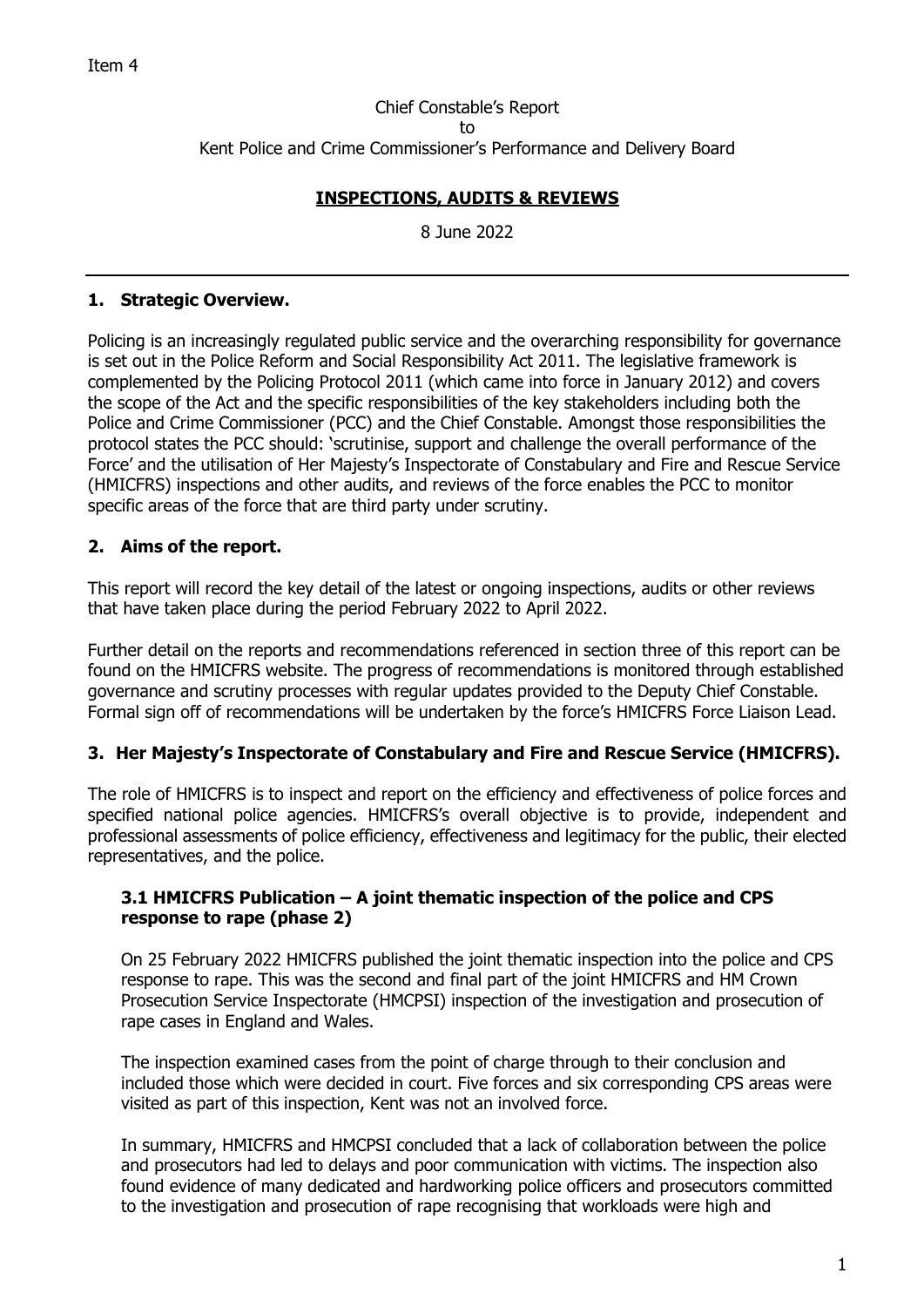sometimes overwhelming. The report provides nine recommendations, three of which are for Chief Constables. These have been reviewed to ensure the force is compliant.

## **3.2 HMICFRS Publication – State of Policing 2021**

On 10 March 2022, HMICFRS published the State of Policing 2021. This is the annual assessment of policing in England and Wales.

The report stated that a number of important advances had been made in policing including domestic abuse, child protection, the quality of some investigations, relations with the public and workforce diversity. The report also highlighted areas of improvement that need to be addressed such as the need for advancements in technology to keep up with the complex and sophisticated criminality now faced.

As with all HMICFRS reports, the force reviewed the publication for any learning or considered best practice.

# **3.3 HMICFRS Publication - PEEL 2021/22**

HMICFRS undertake a regular assessment of all police forces in England and Wales known as PEEL (police effectiveness, efficiency and legitimacy). Using inspection findings, analysis and professional judgement they assess how good forces are in core areas of policing. On 28 April 2022, HMICFRS published the Kent PEEL 2021/22 inspection findings. The reported findings cover a period of assessment between March 2021 and October 2021.

As detailed in previous papers to the PCC Performance and Delivery Board, PEEL significantly changed in 2021 moving from an assessment of three pillars of policing to twelve core areas. Another significant revision saw the gradings move from a four-tier to a five-tier approach with the addition of 'adequate' as a graded judgement. During Kent's PEEL inspection, HMICFRS further revised the methodology of PEEL, removing assessments in two core areas of policing, namely serious and organised crime and counter corruption and vetting.

The published report provides an assessment of Kent across ten areas of policing with graded judgements on nine. The full report is available on the HMICFRS website however a summary of the areas and gradings are detailed below.

## Victim service assessment (Not Graded)

The victim service assessment reviewed the victim's journey from reporting a crime, through to the outcome stage. A review of crime files was undertaken in June 2021 focusing on six areas: call handling; deployment and response; crime recording; crime screening and allocation; investigations; and outcomes.

The findings from the crime review informed the wider core questions within the PEEL assessment framework. As a result, the narrative provided under this section is duplicated later in the report, therefore further detail will be provided within the relevant sections for the purpose of this summary.

## Crime data integrity (Outstanding)

HMICFRS have reported the force is outstanding at recording crime for a second consecutive assessment, with a compliance rate of 96.7%.

The report praises the work undertaken to accurately record domestic abuse and recognises the importance of identifying and safeguarding potentially vulnerable victims from further abuse,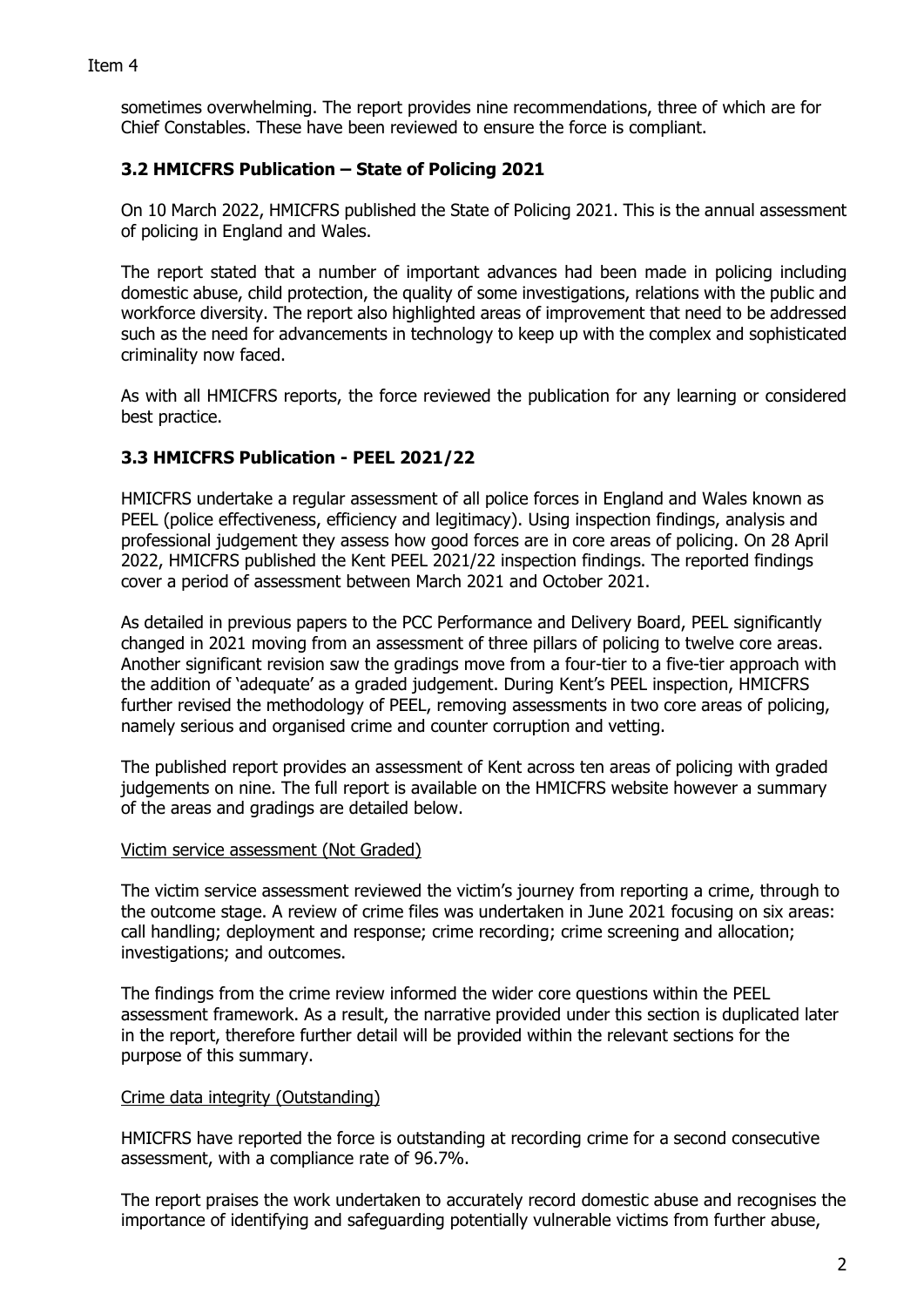ensuring they are referred to support services. The recording of crime within 24 hours was also referenced and continues to be effective, ensuring investigations commence promptly.

The force was reported to have strong governance and leadership for crime recording with senior officers reviewing compliance and regularly emphasising to staff the importance of recording crimes correctly, creating a culture that recognises its contribution to supporting victims and providing an effective service.

The report identifies one area for improvement which centres around the collection of victim's protected characteristics. This is a national issue with all forces having a similar recommendation set by HMICFRS as part of thematic reports into both rape and violence against women and girls. As a result, a significant amount of work is being conducted to produce a nationally agreed position on protected characteristics in police systems. The force is reviewing current working practices and will progress this area for improvement in line with the national direction.

#### Engaging with and treating the pubic with fairness and respect (Good)

Kent were praised for its work with communities and working proactively with other organisations to identify vulnerable victims, taking action to reduce risk and harm and using a range of prevention and enforcement measures.

The Problem-Solving Taskforce were highlighted as innovative in the report. This team, funded by the Police and Crime Commissioner target areas where crime issues have been identified and work within the community increasing engagement and providing reassurance when required.

Regular ward surgeries were found to take place with dedicated Community Liaison Officers (CLOs) building relationships with people from diverse and vulnerable communities to better support, prevent and detect crime.

In respect of stop and search and use of force, Kent Police were found to treat the public fairly and with respect. The communication programme provided to new recruits was found to be effective, enhancing knowledge, skills and understanding of human interaction including nonverbal communication and how attitude affects behaviour. In addition, the Independent Police Advisory Group (IPAG) were noted as having a diverse membership and providing scrutiny to the stop and search process.

The report identifies one area for improvement in respect of surveying victims of crime and assessing public satisfaction. The force has effective processes in place to obtain feedback from victims of hate crime, domestic abuse and rape and this is positively referenced in the PEEL report. Wider surveys of the public take place more informally such as the force open days in which thousands of members of the public are surveyed. The force is considering the implications of this area for improvement in respect of cost, benefit, and current provision to determine next steps.

## Preventing crime and anti-social behaviour (Good)

The force were assessed as good at preventing and deterring crime. The force's proactive work with repeat vulnerable callers, known as Op Engage, was highlighted as innovative. The force ensures through continued oversight by a dedicated PCSO, the appropriate referrals are made to partner agencies to ensure support is provided.

The force prioritisation of prevention, anti-social behaviour and vulnerability was commended. The operating model of the force was recognised for its ability to identify the most vulnerable and reduce risk and harm. The positive work with young people to identify and prevent harm or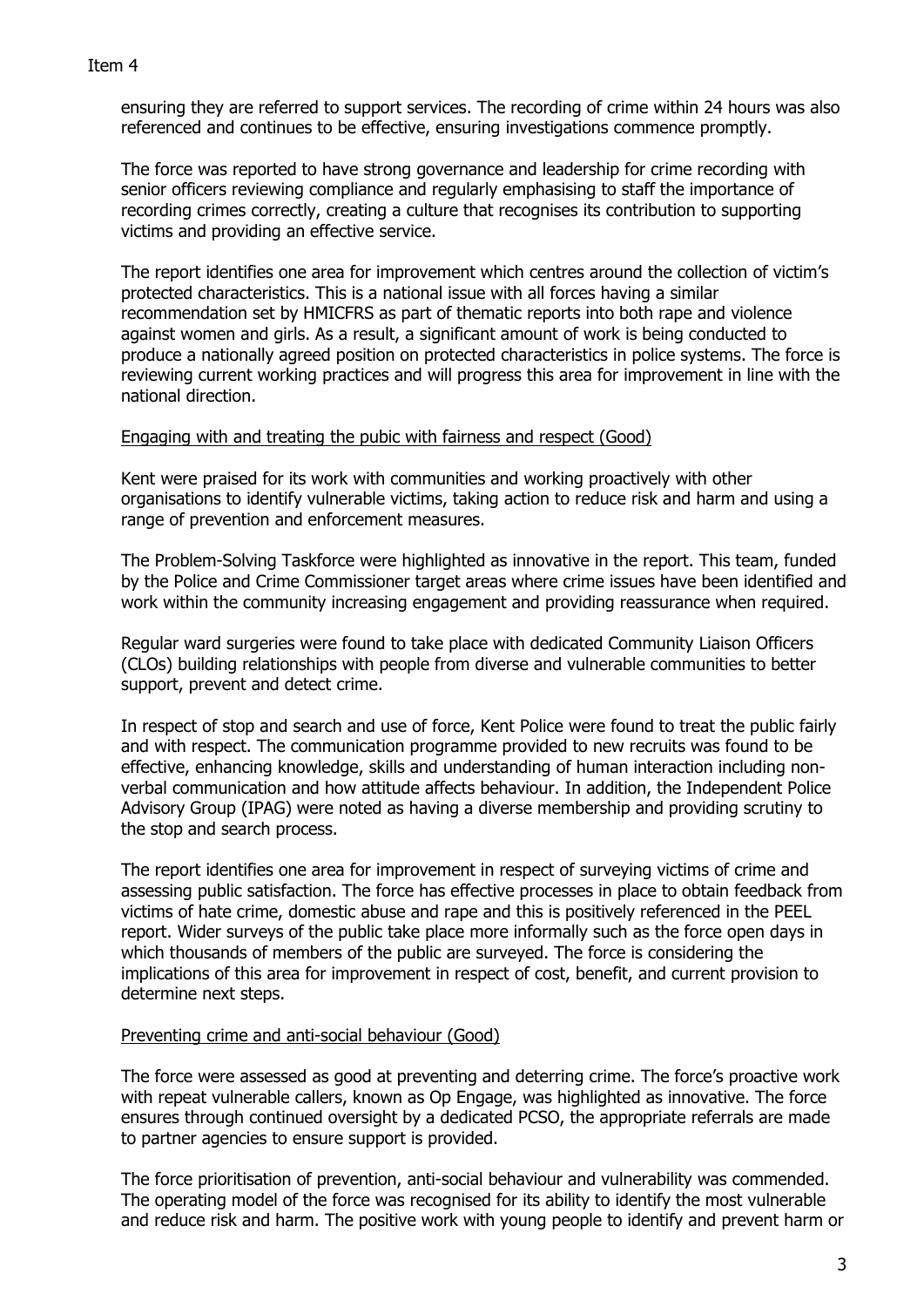#### Item 4

criminality through dedicated schools' officers was cited as a positive addition and the introduction of the three multi-agency taskforces who tackle crime, prevent violence, and safeguard those most vulnerable in the community were recognised for the excellent work undertaken.

The multi-agency approach taken by the force, which includes co-located teams with councils, ensures joint responses to anti-social behaviour and was found to be highly effective. The use of volunteers and the special constabulary was also favourably referenced.

The one area for improvement sets out the need for a structured training programme for neighbourhood policing officers and staff. The force currently provides a three-tier structure of training for neighbourhood officers dependent on their specific role with an ambition to develop this further. The force is currently undertaking a review to ensure it can deliver the strategic aims of the recently published Beating Crime Plan, Serious Violence Duty Statutory Guidance and Tackling Violence Against Women and Girls Strategy. The demand, resources, and training of those involved in neighbourhood policing will be reviewed as part of this.

#### Responding to the public (Requires Improvement)

The force were assessed as answering calls for service (both emergency and non-emergency calls) promptly and regularly achieving or exceeding the standards set nationally. The specialist support and response to domestic abuse victims through the Vulnerability Hub was also highlighted, enabling the provision of early advice and immediate evidence capture. The working hours of the Vulnerability Hub are being expanded as part of further improvements being made to the investigation of domestic abuse which will provide a greater service to more victims.

Officer awareness of vulnerability and knowledge of safeguarding responsibilities when attending incidents was commented on positively. Once a crime is reported, it was found to be allocated to an appropriate department for investigation and HMICFRS reported officers were conscientious in keeping victims updated.

The wellbeing provided to those involved with or responding to emergency calls was recognised. Trauma management processes, availability of counselling, internal culture boards and the priority afforded to officer safety were a few of the examples detailed in the report.

Four areas for improvement were identified which focused on identification of vulnerable repeat callers, provision of crime prevention and scene preservation advice, response to incidents and capacity and capability of response officers.

Whilst the force acknowledges the findings from the PEEL report, processes, governance, and scrutiny are well established in respect of identifying repeat callers and HMICFRS found positive practice. Further enhancements in respect of quality assurance and professional development have been undertaken since the conclusion of the inspection which has strengthened the position further.

The force complies with the National Contact Management Strategy and National Contact Management Learning Programme. Basic crime prevention and scene preservation advice is provided where appropriate and detailed information is available on the Kent Police website. The recently launched 'My Community Voice' which is a web-based product that people can sign up to at no cost, will also provide crime prevention advice.

Of paramount importance when responding to calls is safety of the victims and witnesses, the wider public on the roads of Kent and the officers being sent. HMICFRS found that in the majority of cases attendance times were acceptable and the prioritisation and response to calls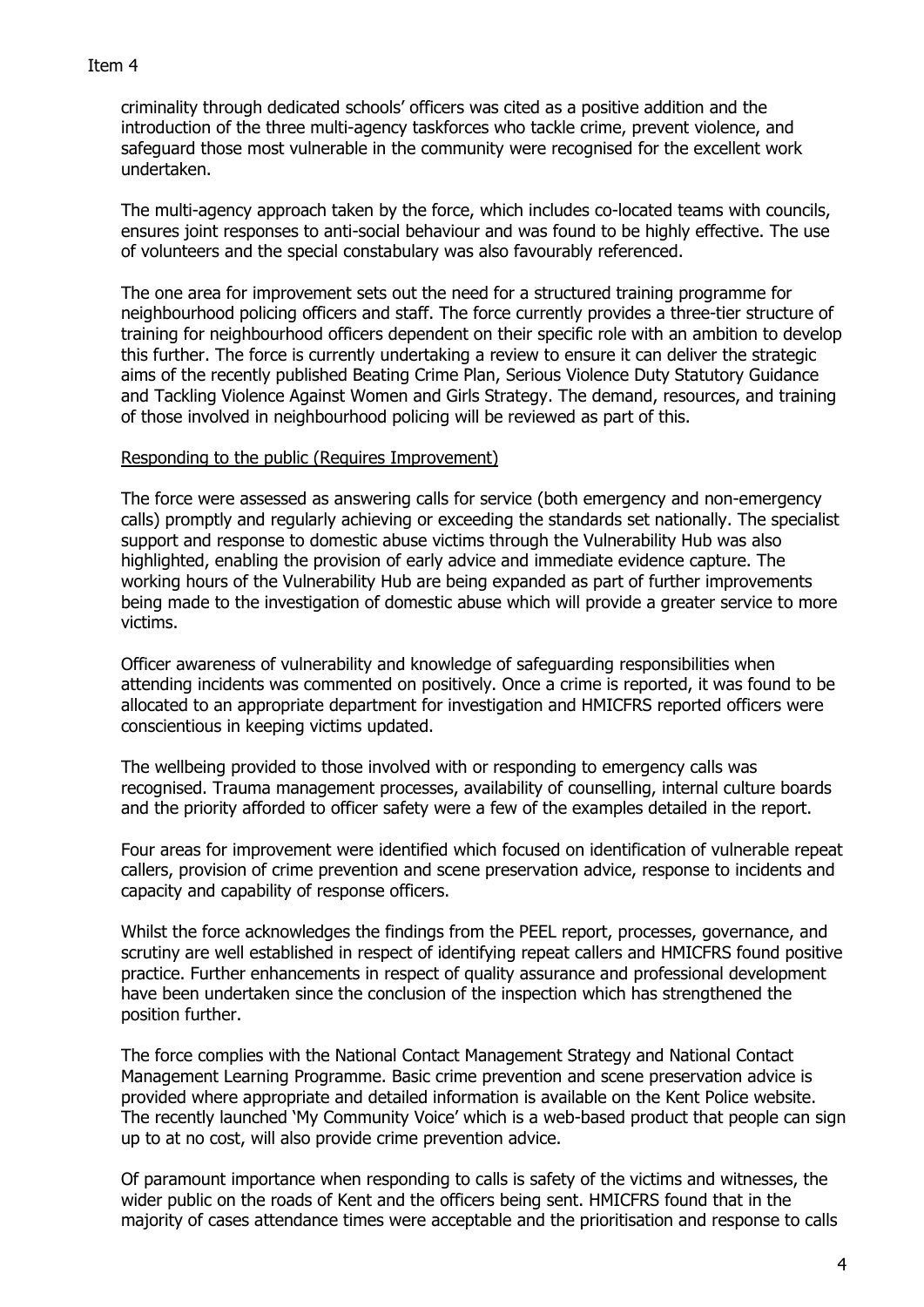#### Item 4

for service were appropriate to the circumstances of the caller and incident. The force will continue to monitor this.

The force recognises the need to review the capacity and capability of response teams and work is underway to review current resources against the allocation model in line with demand and performance. Officers within response teams perform an extraordinary job day in and day out, keeping people safe, supporting victims, and bringing offenders to justice.

#### Investigating crime (Requires Improvement)

HMICFRS report that Kent Police understands how to carry out quality investigations on behalf of victims and their families through effective crime investigation policies and governance, which reviews performance against a clear set of standards.

Six areas of improvement are set out within the report focused on resourcing, allocation, investigation plans, evidence led prosecution, victim needs assessment and auditable records when a victim withdraws support from a prosecution. The force, for some time, have been progressing a variety of initiatives to improve the quality of investigations. A monthly Crime Management and Investigative Quality Board chaired by the Assistant Chief Constable for Crime focuses on raising investigative standards, developing, and supporting the investigative workforce and setting clear standards. The introduction of the quality assurance framework (QAF) whereby an assessment is made on the quality of over 400 investigations a month is now well established. This offers extensive guidance and support to officers and supervisors to ensure they have the knowledge and skills with which to undertake quality investigations. This has resulted in improved performance.

The force responded promptly to concerns raised by HMICFRS at the conclusion of their inspection in respect of the resourcing of the Vulnerability Investigation Teams (VITs) who investigate domestic abuse. A detailed review of high-risk domestic abuse reports was undertaken to ensure the investigations were effective and safeguarding had taken place. This review concluded that the risk to victims were appropriately managed. Similarly, detective capacity was increased within the VITs with further growth generated by those on the detective pathway.

The current allocation time to allocate an investigation is one day. The latest force data (March 2022) states in 457 (93.5%) reviews, the assessors determined the crime was allocated in a timely manner. Likewise, investigation plans were created on 403 (82.4%) of the reviews.

A significant amount of progress has been made in pursuing opportunities to prosecute an offender when the victim disengages, known as evidence led prosecutions (ELP). The use of ELP is increasing and is tracked through the Crime Management and Investigative Quality Board. Current data highlights a significant step change in performance when reviewed against the 1.2% referenced in the PEEL report. The latest data indicates ELP was considered and either pursued or deemed not appropriate in 59.4% domestic abuse investigations, 50.0% for hate crime, 51.0% for stalking and harassment and 73.6% for rape. The force continues to work on improving this further.

Kent Police has undertaken a significant amount of work with regards to enhancing the position in respect of victim needs assessment. A recent review highlighted that whilst officers were conducting victim needs assessments the recording of action taken was not in line with force policy and remedial action is now taking place through senior leaders. Discussion took place with HMICFRS regarding the recording of victim's wishes when they withdraw support from a prosecution to seek clarity on the evidence required. As a result, the force have updated the relevant policy and adjusted training.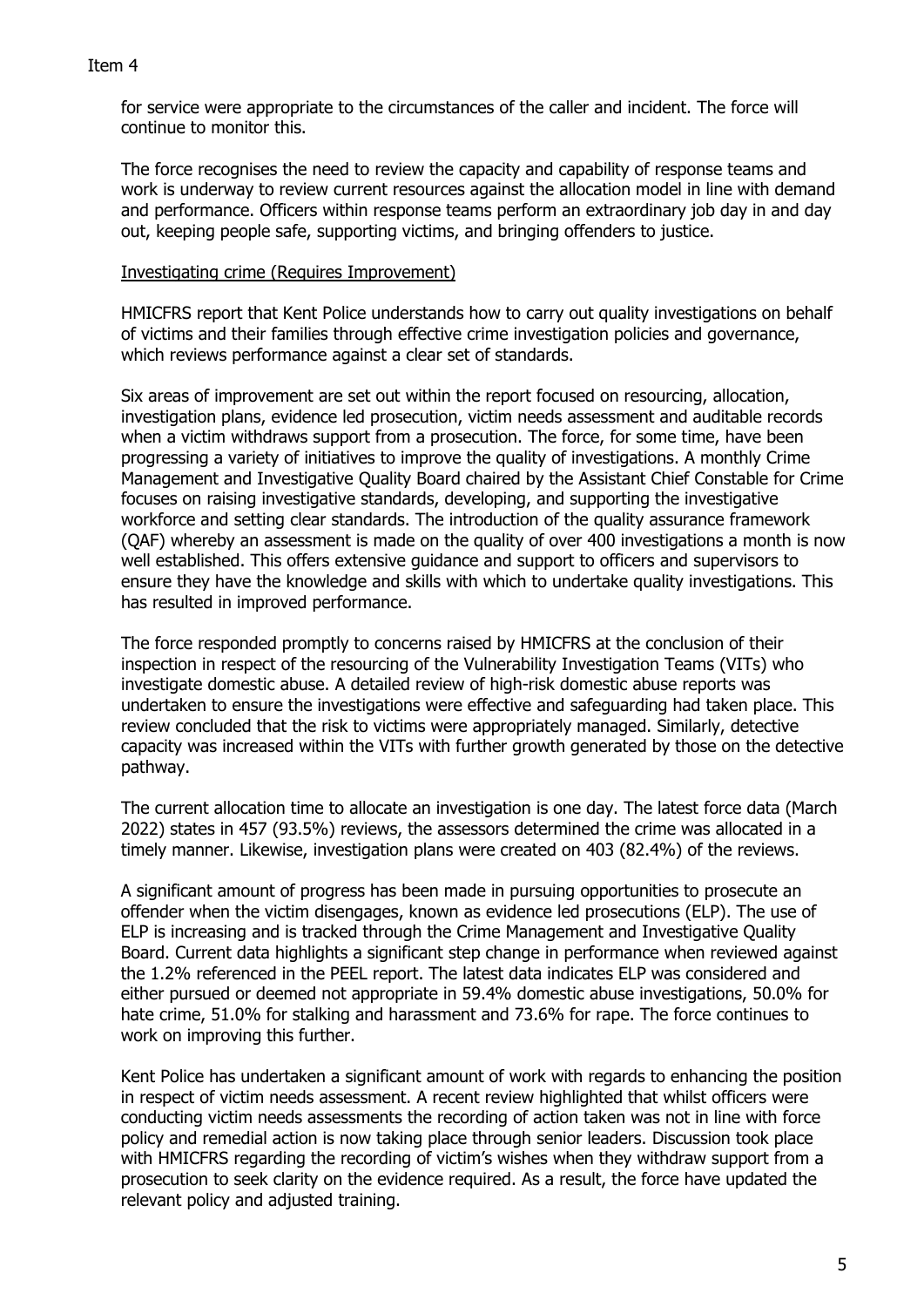## Protecting vulnerable people (Adequate)

The force is recognised for the strong governance in place at both a strategic and local level to ensure vulnerability and risk are at the forefront of service delivery. The force operating model is built with vulnerability at its core with the flex to evolve and continuously improve. As a result, the force is reported to be able to effectively safeguard and support vulnerable victims.

The report highlights many positive areas such as the introduction of a new risk assessment tool for victims of domestic abuse known as DARA (Domestic Abuse Risk Assessment) which provides the opportunity to identify patterns of behaviours and crimes such as stalking and coercive and controlling behaviour. Kent was a pioneer in the introduction of DARA with many other forces now adopting.

Also highlighted are the multi-agency stalking prevention panels (MASIP) in place; the force having the highest use of stalking prevention orders (SPOs); the work of the Missing Child and Exploitation Teams in protecting children and young people; the County Lines and Gangs' Teams; and Op Encompass, the process of notifying schools of domestic abuse incidents affecting a child, which has been nationally recognised.

Two areas for improvement linked to the use of protection orders and wellbeing of staff working with the most vulnerable were highlighted.

During the last six months (November 2021 to April 2022) the force issued 107 domestic violence prevention notices (DVPNs) to offenders across the county with 100 domestic violence protection orders (DVPOs) granted by the court. Work will continue in this area to further increase the number of DVPNs and DVPOs in order that victims continue to be protected.

As detailed in the PEEL report a wide range of support is available to staff working with the most vulnerable victims. The force recognise the role these officers undertake on a daily basis and the impact subject matter can have. Engagement with staff is taking place to understand what more can be done to support them.

#### Managing offenders and suspects (Requires Improvement)

The Integrated Offender Management (IOM) programme is well established and highlighted in the report as being effective. Concentrating on a cohort of offenders and working with key partners, the programme looks to supervise offenders in the community using rehabilitative interventions and enforcement where necessary.

Reference is also made to the well-established governance in place for managing offenders along with predictive analytical data that allows the force to focus on offenders that cause the most serious harm. The force has developed substantial capability and capacity through the County Lines and Gangs Teams, the Chief Constable's Crime Squad and Criminal Investigation Departments. The Chief Constable's Crime Squad take on and remove from circulation those hardened criminals who inflict significant harm on local communities by committing serious acquisitive crime offences, most notably residential burglaries, and robberies. Similarly, the County Lines and Gangs Team target those individuals who supply Class A drugs in Kent, often exploiting the most vulnerable members of our communities. These teams are responsible for significant increases in charge rates and therefore management of offenders.

Three areas for improvement focus on use of Bail and released under investigation (RUI), the management of registered sex offenders (RSOs) and digital capability and capacity in the area of online child abuse.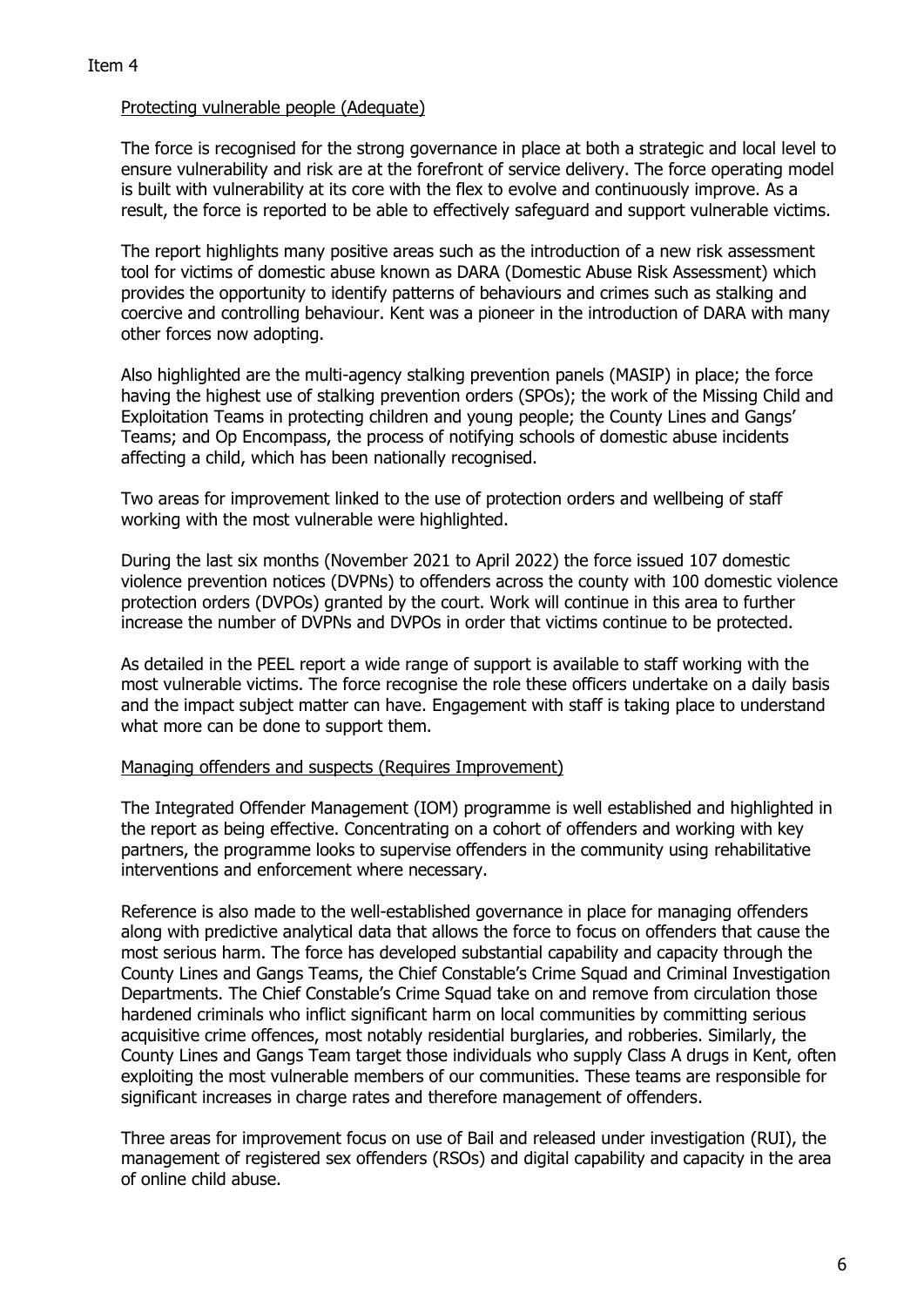Kent Police has a comprehensive Bail Management policy and clear governance in place. The management of suspects released under investigation is a concern to all forces and a new Bail legal framework is due at the end of 2022. In line with this legal change, the force will review processes and make the necessary amendments to ensure improvements continue to be made.

The management of RSOs is effective, and the PEEL report highlights the force adherence to authorised professional practice (APP), use of sexual harm prevention orders and good awareness of RSOs by local community teams. In order to ensure the provision is as effective as it can be, a review of the structure, resources and capability is being undertaken. This review will also consider the digital capacity and capability of these teams.

## Building, Supporting and Protecting the Workforce (Good)

The understanding of ethical policing amongst officers and staff is described as excellent with positive commentary provided on the force's Ethics Committee, Culture Boards and the clear mission, vision, values and priorities, all of which contribute to a positive culture.

The force's commitment and approach to both physical and mental wellbeing is highlighted along with the excellent support provided to staff and this is well documented in the report. The development of officers and staff is identified as effective along with the introduction of the Diversity and Inclusion Academy and the work of the well-established support groups.

No areas for improvement were identified.

#### Strategic Planning, Organisational Management and Value for Money (Good)

The findings of how efficiently the force operates are positive. Reference is made once again to the positive governance, scrutiny and planning in place, aligned to the force priorities.

The force's Innovation Task Force ensures the infinity principles, which aim to remove boundaries that inhibit innovative thinking, are embraced and alongside evidence based policing techniques seek ways to improve the service provided to the public. In addition, the change management programme known as Zenith, effective collaborative arrangements and use of Microsoft 365 technology means the force is continually achieving efficiency savings and improving productivity.

One area of improvement is made regarding the allocation of resources to meet demand. This is linked to the area of improvement within the core question relating to responding to public and therefore activity detailed within this section would apply.

## PEEL Governance.

In order to ensure a robust and transparent regime of governance against the 19 areas for improvement (AFIs) identified within the latest HMICFRS PEEL report, there will be the following tiers of scrutiny: (a) Through the existing Force Improvement Board (FIB), chaired by the DCC, progress against the PEEL Improvement Plan will be routinely discussed, with updates being presented by Business Owners and overseen by a Chief Officer lead; (b) Following each FIB, a 'Chief Constable's PEEL Oversight Board' will be held, with representation consisting of both Deputies, ACC Ayling, Mr Harper (OPCC Chief Executive) and the Force Inspectorate Leads. This will allow the Chief Constable to scrutinise the evidence presented and test outcomes against the AFIs; (c) At the 6 month point, an extraordinary Chief Constable's Oversight Board will be held whereby all Business Owners and Chief Officers will discuss the PEEL Improvement Plan in detail, allowing for further scrutiny and questioning to the Business Owners directly by the Chief Constable; and (d) In addition to the OPCC being represented at the Oversight Boards, the PCC will receive bespoke briefing notes and updates routinely, with a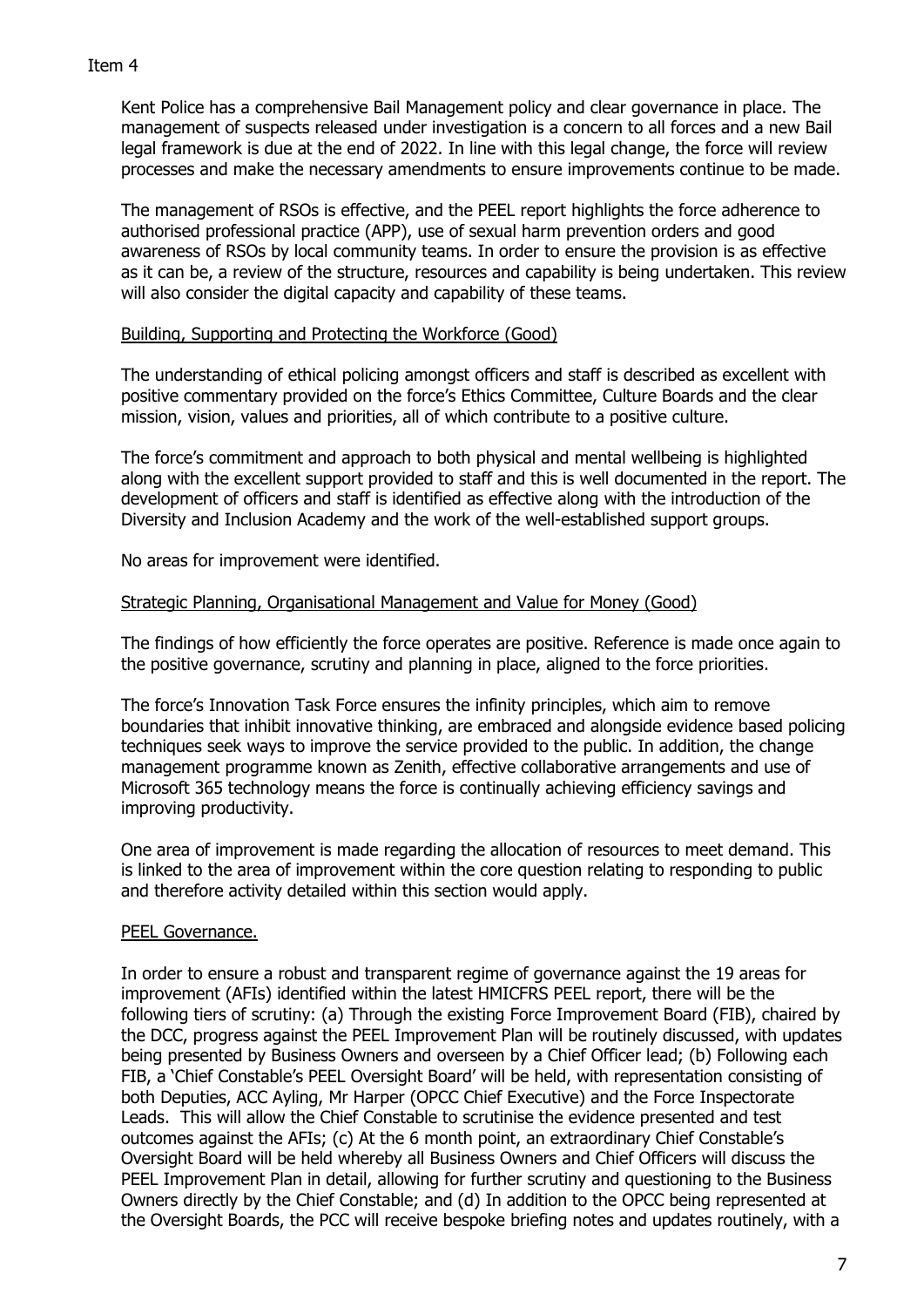view to an input at a future Performance & Delivery Board as required. The Force remains wholly committed to continuous improvement, utilising the Infinity Principles and our priorities of providing a quality service, putting victims and witnesses at the heart of everything we do, and to always do the right thing, as the guiding principles as we move forward.

## **3.4 HMICFRS Inspection of Serious and Organised Crime**

HMICFRS have commenced their national inspection of serious and organised crime across all forces in England & Wales in conjunction with their respective regional organised crime units (ROCUs), to gain a comprehensive regional understanding.

On 17 March 2022, Kent were notified that an inspection would take place over two days, namely 19 and 20 April 2022. This inspection activity looked to supplement evidence already obtained earlier in 2021 when serious and organised crime was reviewed as part of the force's PEEL inspection.

Informal feedback provided by HMICFRS was very positive. A thematic report will be published in due course.

## **4. Internal and External Audit Functions.**

**4.1 Internal Audits.** The Internal Audit Plan for 2021/22 was agreed with management and the Joint Audit Committee in June 2021 but contract discussions meant that work did not commence until September 2021. We have finalised eight reports. We have issued five further draft reports which are expected to be finalised soon, and the fieldwork for the remaining audits is either complete with draft reports expected to be issued soon, or is nearing completion, with the exception of the IR35 Follow Up review which has recently been agreed to replace the IT Disaster Recovery audit and which is currently being scoped.

| <b>Audit</b>                                  | <b>Planned start</b> | Sponsor(s)                               | <b>Status</b>                                                                                                                   |  |  |
|-----------------------------------------------|----------------------|------------------------------------------|---------------------------------------------------------------------------------------------------------------------------------|--|--|
| Risk Management (OPCC)                        | 09/08/2021           | Rob Phillips                             | <b>FINAL</b>                                                                                                                    |  |  |
| Follow Up - Part One                          | 17/08/2021           | Jonathan Castle                          | <b>FINAL</b>                                                                                                                    |  |  |
| Gifts & Hospitality                           | 21/08/2021           | Jon Armory                               | <b>FINAL</b>                                                                                                                    |  |  |
| Estates Strategy - Operation Zenith           | 06/10/2021           | Diane Brady                              | Draft issued 18/03/22                                                                                                           |  |  |
| Debt Collection and Recovery                  | 08/10/2021           | David Jedrzejewski                       | <b>FINAL</b>                                                                                                                    |  |  |
| Capital Accounting and Fixed Assets           | 16/12/2021           | Vanessa Winter                           | <b>FINAL</b>                                                                                                                    |  |  |
| Health and Safety - Contractors               | 18/10/2021           | Diane Brady                              | DRAFT issued 02/02/22. Client comments<br>and RSM<br>received<br>response<br>sent<br>03/03/22, awaiting further client response |  |  |
| Pensions and III-Health Retirement<br>(Joint) | 08/11/2021           | Kevin Kirby                              | DRAFT issued 24/02/22. Client comments<br>received 07/03/22.<br>Revised<br><b>DRAFT</b><br>issued 10/03/22                      |  |  |
| General Ledger                                | 09/12/2021           | <b>Matt Bridges</b>                      | <b>FINAL</b>                                                                                                                    |  |  |
| IT Audit (Joint) - Airwave                    | 20/12/2021           | Jules Donald                             | Fieldwork in progress, closing meeting<br>scheduled 22/04/22                                                                    |  |  |
| <b>Creditor Payments</b>                      | 07/01/2022           | Jonathan<br>Castle/David<br>Jedrzejewski | DRAFT report issued 05/04/22                                                                                                    |  |  |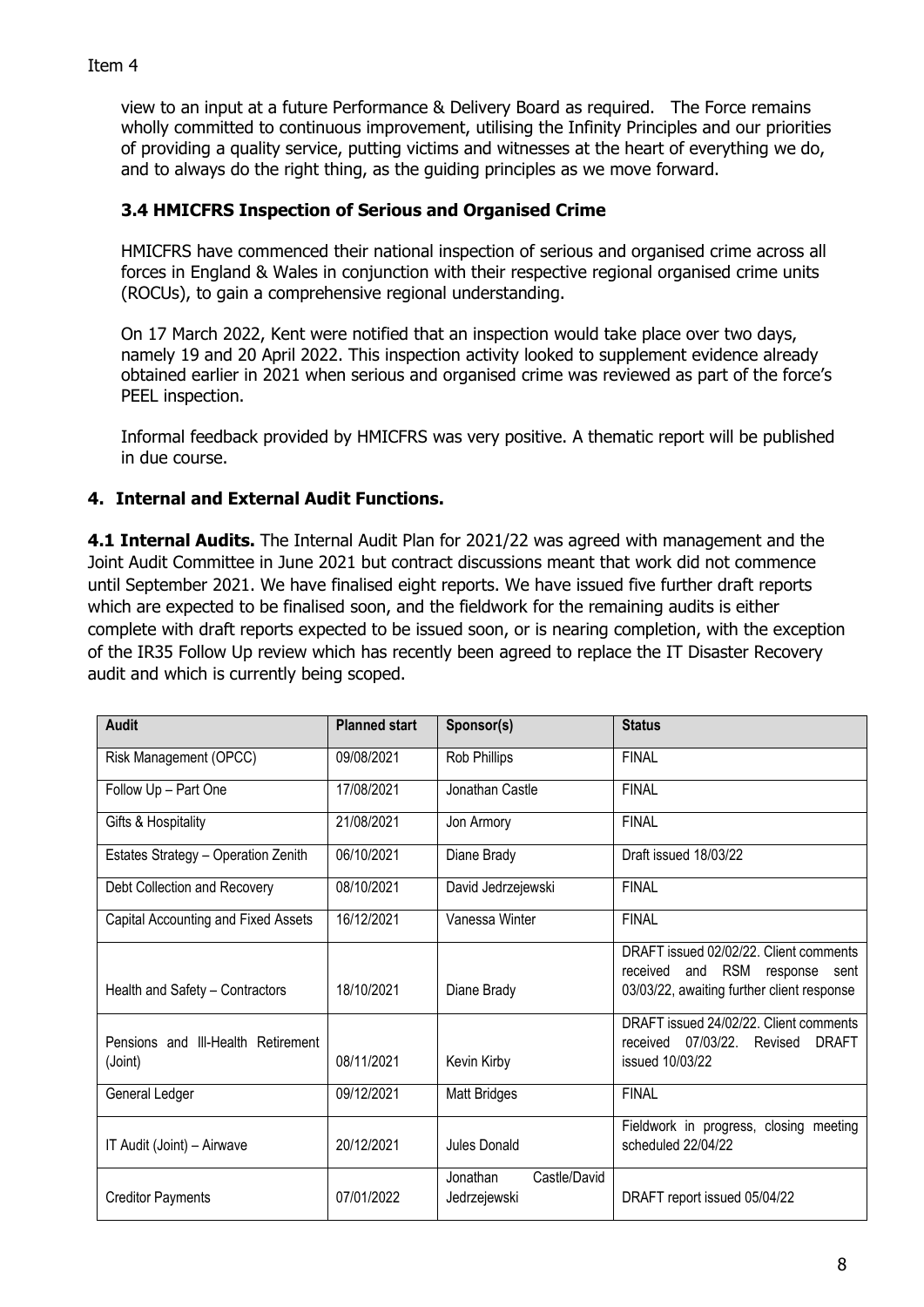### Item 4

| Complaints (OPCC)                                                                  | 01/02/2022 | Laura Steward                            | DRAFT issued 29/03/22                                                                                         |  |
|------------------------------------------------------------------------------------|------------|------------------------------------------|---------------------------------------------------------------------------------------------------------------|--|
| Follow Up - Part Two                                                               | 01/02/2022 | Jonathan Castle                          | <b>FINAL</b>                                                                                                  |  |
| Freedom of Information and Subject<br>Access Requests (OPCC)                       | 19/02/2022 | Neil Wickens                             | Fieldwork complete, now in QA                                                                                 |  |
| Payroll                                                                            | 15/02/2022 | Phil Trebill                             | Fieldwork completion delayed due to client<br>staff availability. Debrief in the process of<br>being arranged |  |
| Procurement (Joint)                                                                | 24/02/2022 | David<br>Jedrzejewski/Jonathan<br>Castle | Fieldwork complete. Initial debrief meeting<br>held 13/04/22, final debrief document<br>expected 22/04/22     |  |
| <b>Treasury Management</b>                                                         | 28/02/2022 | <b>Matt Bridges</b>                      | Fieldwork complete, draft report expected<br>w/c 25/04/22                                                     |  |
| IR35 Follow Up (replacing Business<br>Continuity and Disaster Recovery<br>(Joint)) | 07/03/2022 | Jonathan Castle                          | Replacement audit being scoped                                                                                |  |
| Anti-Fraud Review                                                                  | 11/03/2022 | Rob Phillips                             | Fieldwork in progress                                                                                         |  |
| Medium Term Financial<br>Planning,<br><b>Budgeting and Control</b>                 | March 2022 | Rob<br>Phillips/Jonathan<br>Castle       | Fieldwork nearing completion                                                                                  |  |

Seven audits have been completed so far this year, an additional three since the last report. There are three that are in draft as well as 2 that are still in draft since the last report.

|                                     |                 |            | Recommendations |                |             |
|-------------------------------------|-----------------|------------|-----------------|----------------|-------------|
| Title of audit                      | Assurance Level | Report     | Low             | Medium         | High        |
|                                     |                 | issued     |                 |                |             |
| Risk Management (OPCC)              | Reasonable      | 04/11/2021 | $\overline{3}$  | 2              | $\Omega$    |
| Follow Up Part One                  | Reasonable      | 30/11/2021 | 3               |                | $\mathbf 0$ |
| Gifts & Hospitality                 | Reasonable      | 30/11/2021 | 3               | $\overline{2}$ | $\mathbf 0$ |
| Debt Collection & Recovery          | Substantial     | 28/01/2022 | 2               |                | $\Omega$    |
| Capital Accounting and Fixed Assets | Substantial     | 21/04/2022 | $\mathbf{0}$    | $\mathbf 0$    | $\mathbf 0$ |
| General Ledger                      | Reasonable      | 21/04/2022 |                 |                | $\mathbf 0$ |
| Follow Up - Part Two                | Good Progress   | 21/04/2022 |                 | 0              | $\mathbf 0$ |
| Off Payroll Workers                 | Advisory        | 06/01/2022 | 15 Advisory     |                |             |
|                                     |                 |            | recommendations |                |             |

# **4.2 External Audit.**

Our auditors, EY have completed their 20/21 review and the final accounts are published. Kent Police were confirmed as a going concern, no material errors were found and there were no adjustments to the accounts.

EY have appointed a new Audit Associate Partner and Audit Manager for the 2021/22 audit inspection of the Statement of Accounts. The Walkthrough audit inspection was carried out during April and it is expected the 'on-site' audit inspection will commence in June, but the dates are still to be confirmed. The statutory deadline for the publication of the audited Statement of Accounts is currently 30<sup>th</sup> September, but it is expected the date will be formally moved back to 30<sup>th</sup> November.